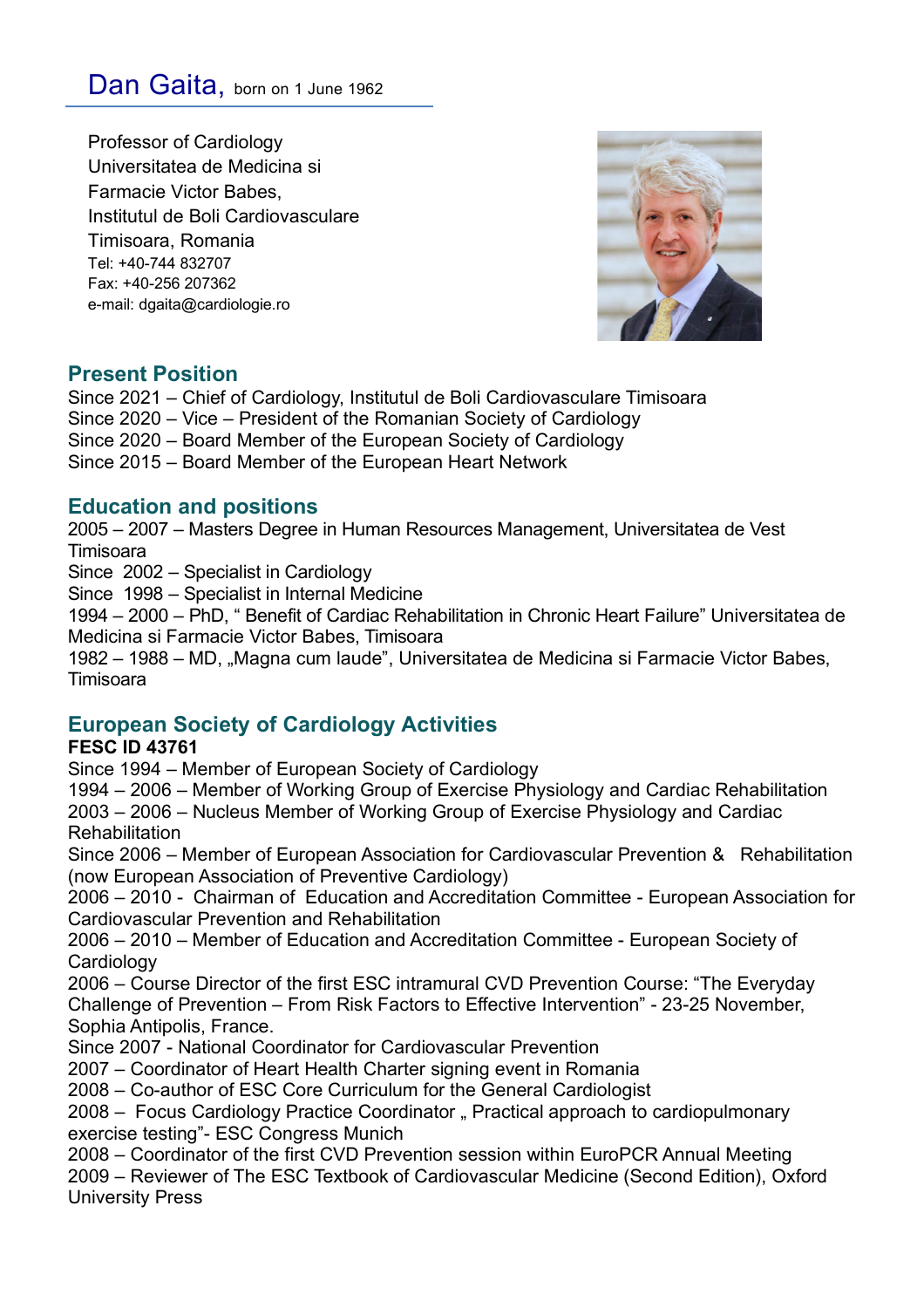Since 2009 – Initiator and Co-Director of Dubrovnik Cardiology Update (endorsed by ESC Education Committee) – 2009/2011/2013/2013/2017/2019 edition 2010 – 2012 – Treasurer of European Association for Cardiovascular Prevention and Rehabilitation Since 2012 – Member of ESC Congress Programme Committee 2013 – Coordinator of one the first regional courses endorsed by ESC : EU-CDA (CardioDiabetology Alliance): Bucharest, Chisinau, Almaty and Sofia Since 2017 – Member of ESC Council on Hypertension and ESC Council on Stroke Since 2021 – Member of ESC Council of Cardio-Oncology Council and ESC Council of Cardiology Practice National Coordinator of EuroAspire III, IV & V (Member in Steering Committee)

## **Fellowships / Honors**

Fellow of European Society of Cardiology Visiting Professor Mt Sinai, New York, USA Invited Professor Emory University, Atlanta, Georgia, USA

## **Major Research Interest**

Cardiovascular prevention: hypertension, lipids, diabetes, obesity Exercise testing & exercise training (cardiac rehabilitation) Chronic heart failure – long term management Atrial fibrillation – stroke prevention

## **Publications**

Hirsch index according to ISI WEB OF SCIENCE 24 Hirsch index according to Scopus 26 Hirsch index according to Google Scholar 33

# **Major Publications (only 2020-2021 selection)**

Ray Kausik, Molemans Bart, Schoonen W. Marieke. …, Gaita Dan, et al, EU- Wide Cross-Sectional Observational Study of Lipid-Modifying Therapy Use in Secondary and Primary Care: the DA VINCI study, EUROPEAN JOURNAL OF PREVENTIVE CARDIOLOGY, Volume 28, Issue 11, Page 1279-1289, NOV 2021 IF= 6.361

Vrablik Michal, Seifert Bohumil, Parkhomenko Alexander, …, Gaita Dan, et al, Lipid-lowering therapy use in primary and secondary care in Central and Eastern Europe: DA VINCI observational study, ATHEROSCLEROSIS, Volume 334, Page 66-75, OCT 2021 IF = 5.261

Luca Constantin-Tudor, Crisan Simina, Cozma Dragos, …, Gaita Dan, et al, Arterial Hypertension: Individual Therapeutic Approaches-From DNA Sequencing to Gender Differentiation and New Therapeutic Targets, PHARMACEUTICS, Volume 13, Issue 6, JUN 2021 IF = 6.734

Ambrosetti Marco, Abreu Ana, Cornelissen Veronique, …, Gaita Dan, et al, Delphi consensus recommendations on how to provide cardiovascular rehabilitation in the COVID-19 era, EUROPEAN JOURNAL OF PREVENTIVE CARDIOLOGY, Volume 28, Issue 5, Page 541-557, MAY 2021 IF = 6.361

Averna Maurizio, Banach Maciej, Bruckert Eric, …, Gaita Dan, et al, Practical guidance for combination lipid-modifying therapy in high- and very-high- risk patients: A statement from a European Atherosclerosis Society Task Force, ATHEROSCLEROSIS, Volume 325, Page 99-109, MAY 2021 IF = 5.261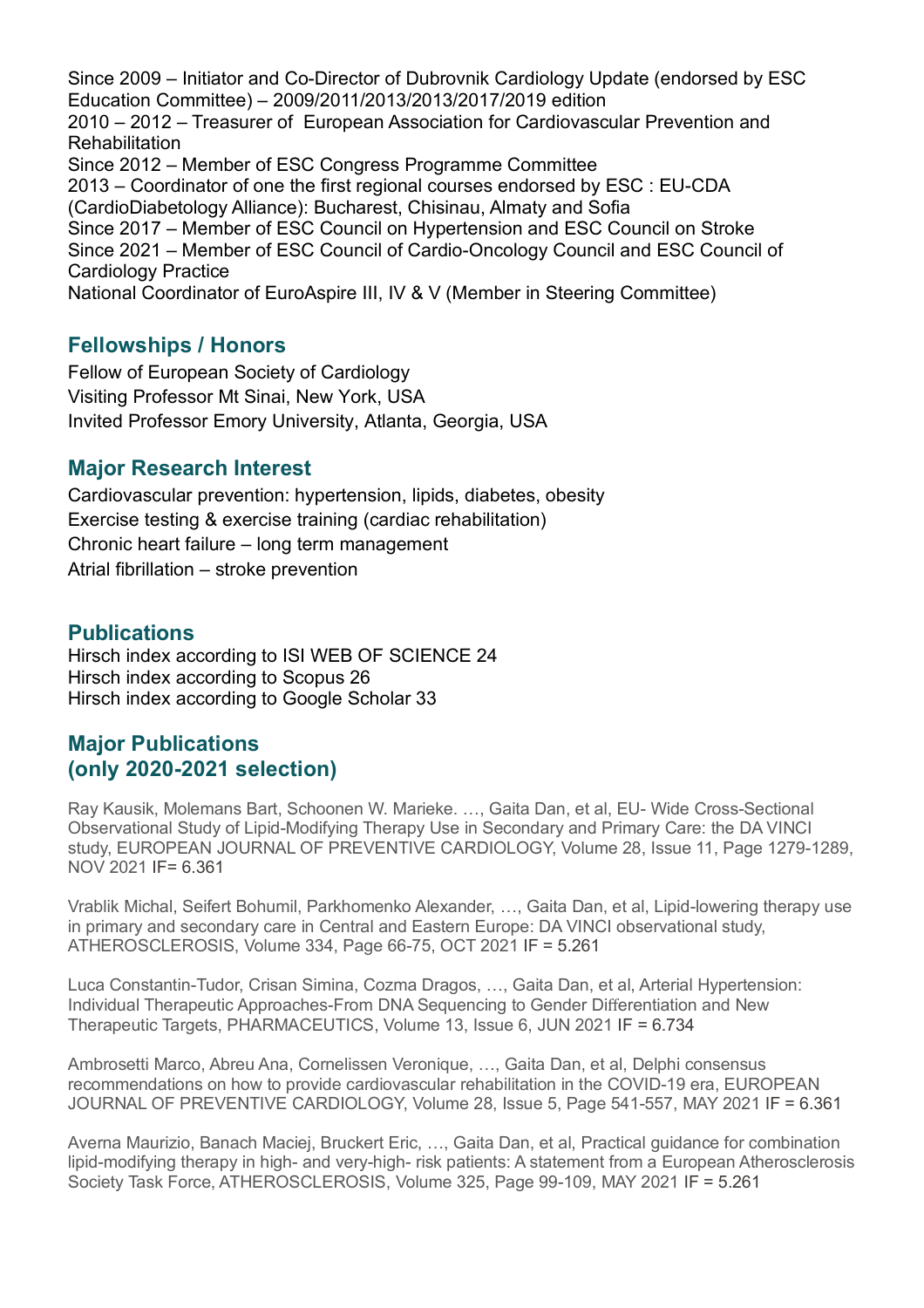Banach, Maciej, Gaita Dan, Haluzik, Martin, et al, Adoption of the ADA/EASD guidelines in 10 Eastern and Southern European countries: Physician survey and good clinical practice recommendations from an international expert panel, DIABETES RESEARCH AND CLINICAL PRACTICE, Volume: 172, Article Number: 108535, Published: FEB 2021 IF = 4.234

Maciej Banach, Peter E. Penson, Michal Vrablik, …, Dan Gaita, et al, for the ACS EuroPath Central & South European Countries Project, Optimal use of lipid-lowering therapy after acute coronary syndromes: A Position Paper endorsed by the International Lipid Expert Panel (ILEP), Pharmacological Research, Volume 166, 2021, 105499 IF =5.893

Svetlana Moşteoru, Dan Gaita & Maciej Banach, An update on PCSK9 inhibitors- pharmacokinetics, drug interactions, and toxicity, Expert Opinion on Drug Metabolism & Toxicology, December 2020, 16:12, 1199- 1205 IF =  $3.47$ 

Pleava Roxana, Mihaicuta Stefan, Serban Costela Lacrimioara, Ardelean Carmen, Marincu Iosif, Gaita Dan, Frent Stefan, Long-Term Effects of Continuous Positive Airway Pressure (CPAP) Therapy on Obesity and Cardiovascular Comorbidities in Patients with Obstructive Sleep Apnea and Resistant Hypertension-An Observational Study, JOURNAL OF CLINICAL MEDICINE, September 2020, Volume: 9 Issue: 9, Article Number: 2802 IF= 3.303

Katsiki Niki; Mikhailidis Dimitri; Bajraktari Gani, …, Gaita Dan, et al, Statin therapy in athletes and patients performing regular intense exercise- Position paper from the International Lipid Expert Panel (ILEP), PHARMACOLOGICAL RESEARCH, MAY 2020, Volume: 155, Article Number: 104719 IF= 5.893

Ambrosetti Marco; Abreu Ana; Corra Ugo, …, Gaita Dan, et al, Secondary prevention through comprehensive cardiovascular rehabilitation: From knowledge to implementation. 2020 update. A position paper from the Secondary Prevention and Rehabilitation Section of the European Association of Preventive Cardiology, EUROPEAN JOURNAL OF PREVENTIVE CARDIOLOGY, 2020, Article Number: 2047487320913379 IF = 5.864

Kotseva, Kornelia; De Backer Guy; De Bacquer Dirk, …, Gaita Dan, et al, Primary prevention efforts are poorly developed in people at high cardiovascular risk: A report from the European Society of Cardiology EURObservational Research Programme EUROASPIRE V survey in 16 European countries, EUROPEAN JOURNAL OF PREVENTIVE CARDIOLOGY, 2020, Article Number: 2047487320908698  $IF = 5.864$ 

Gaita Dan, Gaita Laura, Mihaescu Adelina, Non-HDL cholesterol series: PCSK9 inhibitor new season! EUROPEAN JOURNAL OF PREVENTIVE CARDIOLOGY, 2020, Volume: 27 Issue: 15 Pages: 1661- 1662 IF = 5.864

Mach Francois; Baigent Colin; Catapano Alberico L, …, Gaita Dan, et al, 2019 ESC/EAS Guidelines for the management of dyslipidaemias: lipid modification to reduce cardiovascular risk, ATHEROSCLEROSIS, 2019, Volume: 290 Pages: 140-205 IF = 3.919

12th November 2021

Professor Dan Gaita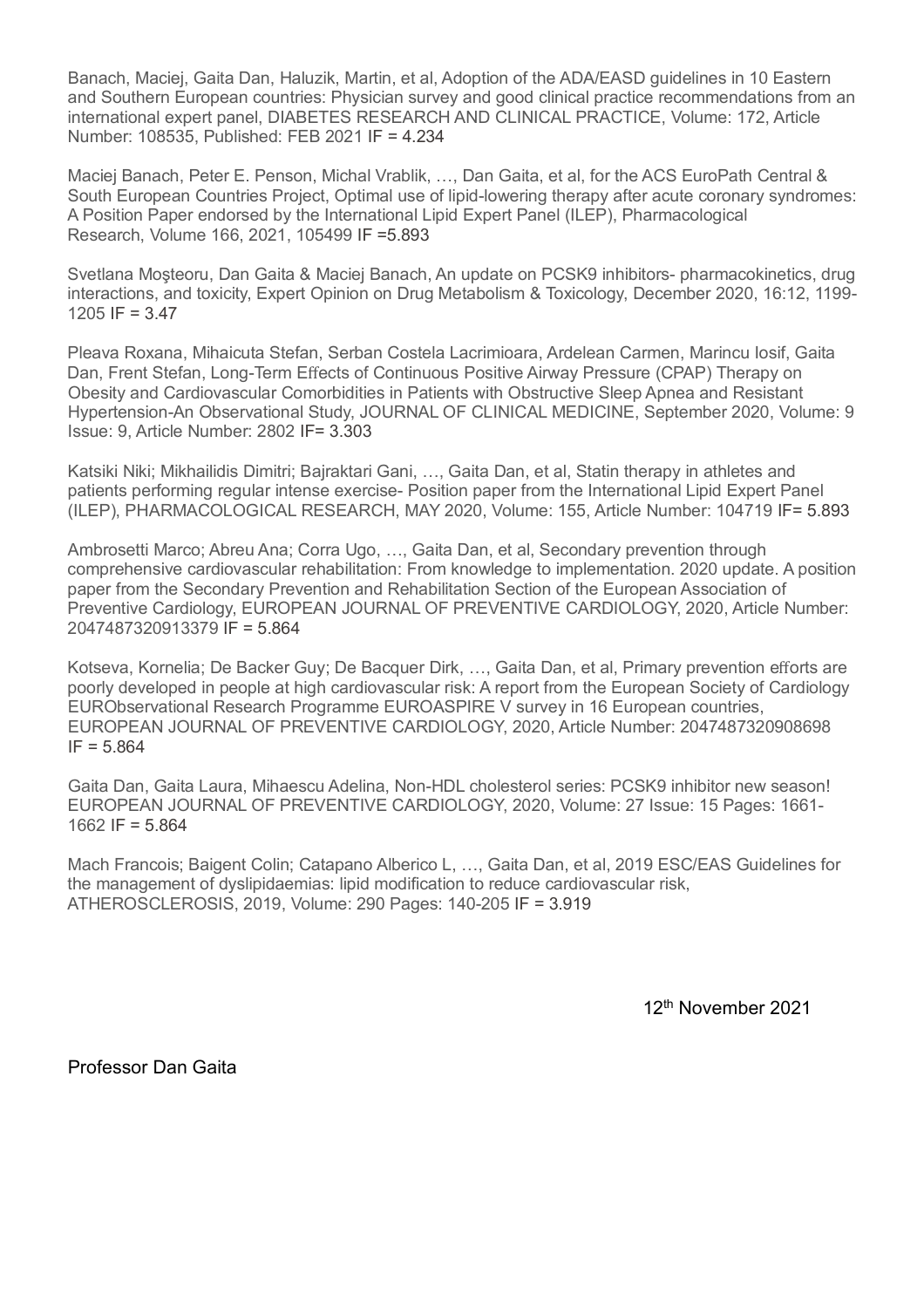## **To the Chair of the ESC Nominating Committee, Professor Barbara Casadei** and **to the Members of the Nominating Committee**

Dear **Prof. Barbara Casadei,** Chair ESC Nominating Committee 2020 – 2022, Immediate ESC Past President,

Dear **Esteemed Members** of the Nominating Committee,

Timisoara, 12th November 2021

### **Application for the Vice-President of the ESC in the mandate 2022-2024**

Dear Professor Casadei,

I herewith would like to submit my application for the position of **Vice-President of the ESC in the mandate 2022-2024**.

As previously stated, it has been my dream to become a member of the ESC Board and I have grown up over the last 30 years through identifying my mentors and models inside of the ESC – at that time, every Congress was the perfect place to see and be seen and I have looked to the Heart House like to a place of pilgrimage – with a kind of religiosity based on proof, not only belief.

I described myself as a preventive cardiologist, advocating lifestyle changes alongside the best evidence-based medical interventions in order to achieve a prolonged, well-deserved good life, if possible, free of cardiovascular diseases.

I am carrying proudly the European values (having Eastern roots, Western training, Northern look and Southern habits) and I am convinced that together, despite of this terrible pandemic: - we can put in practice **successful projects**, having the **skills to create and to develop**

# **strong partnerships;**

- we can improve the leadership at a National and European level, having a combination of **communication & networking experience and healthcare expertise;**

- we can keep **Cardiology** in the center of medical sciences, having a broad **understanding of medical, social and political aspects that CVD actually means in Europe.**

Regarding my priorities, I would like to highlight the superiority of modern cardiology which comes from its strong base and its connections to a high level of civilisation. I also believe that good partnerships are the ultimate solution to a world where divisions and discrepancies are common. This is why in our current environment, translating and unifying are the key strategies and we must transform our diversity into a powerful advantage.